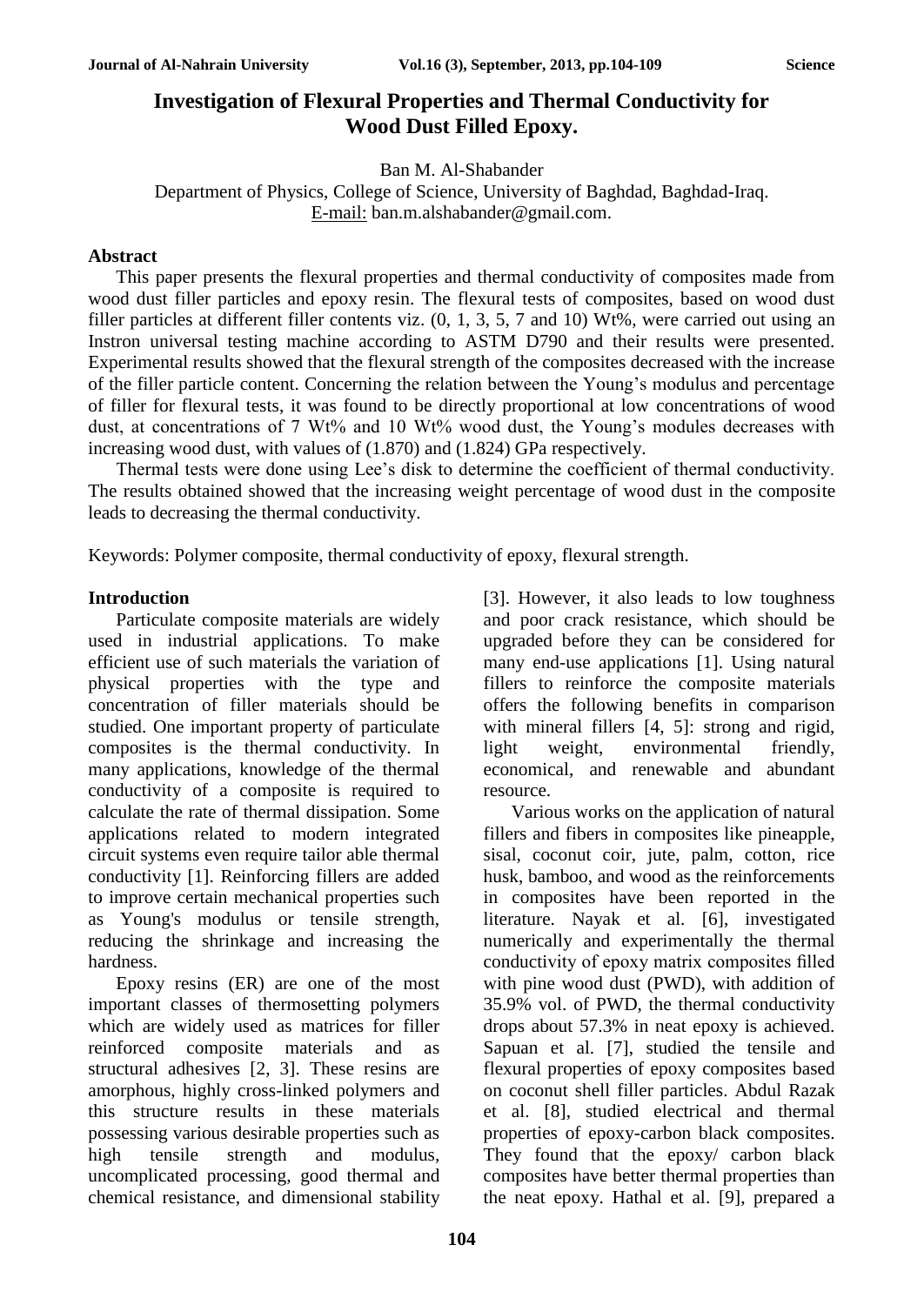hybrid composite material contains a matrix which is Epoxy resin (EP) natural and fabricated fibers (Kevler fiber + Woven and short glass fiber + Palm fiber + Metal fiber). the results obtained showed good improvement of thermal conductivity values of the composite material consists of metal wires as result of improve the thermal conductivity. Fuad et al. [10], investigated the new type wood-based filler derived from oil palm wood flour (OPWF) for bio-based thermoplastics composites by thermo gravimetric analysis and the results are very promising. A. Jadah [11], prepared sheets or block woods from sawdust and UPE/chopped reeds composites having good mechanical properties and resistance for environment effects like rain and water.

The first objective of this paper involves preparation of epoxy/ wood dust composites with varying content of wood dust. The second objective is to characterize these composites for flexural properties and thermal conductivity.

### **Theory**

#### **Flexural properties:**

The flexural strength is defined as a material's ability to resist deformation under load. It represents the highest stress experienced within the material at its moment of rupture. It is measured in terms of stress, here given the symbol *S* [12, 13]. When an object is bent, Fig.(1), it experiences a range of stresses across its depth.



*Fig.(1) Beam of material under bending. Extreme fibers at B (compression) and A (tension).*

For a rectangular sample under a load in a three-point bending setup is shown in Fig.(2),



*Fig.(2) Beam under 3 point bending.*

- *P* : is the load (force) at the fracture point, *L* is the length of the support span, *b and d* are the width and thickness of the beam respectively.
- 2 3 2  $S = \frac{3PL}{2L}$ *bd* ......................................................(1)

The flexural modulus *E* is a measure of the stiffness during the first initial part of the bending process.

3 3 4 *L P <sup>E</sup> b d D* ................................................(2)

where *I* is the second moment of initial of the cross-section with respect to the neutral axis and *P/D* refers to the slope of tangent of the steepest initial straight-line portion of loaddeflection curve [14, 15].

#### **Thermal conductivity:**

The thermal conductivity under steady conditions is the quantity of heat flow in unit time through a unite area of substance caused by a unit thermal gradient [16]. The heat transfer process depends upon structure and state of the thermal substance and temperature difference between any two points. Mainly there are two mechanisms for heat transfer through a solid substance [17, 18]. In solid conductor the free electron and lattice vibration are the dominant mechanism of heat transfer. The phonons are the unique mechanism in solid insulator substance. According to the first clear statement proposed by Fourier, the heat flows through a substance is proportional to the temperature gradient, as the following relation [16]: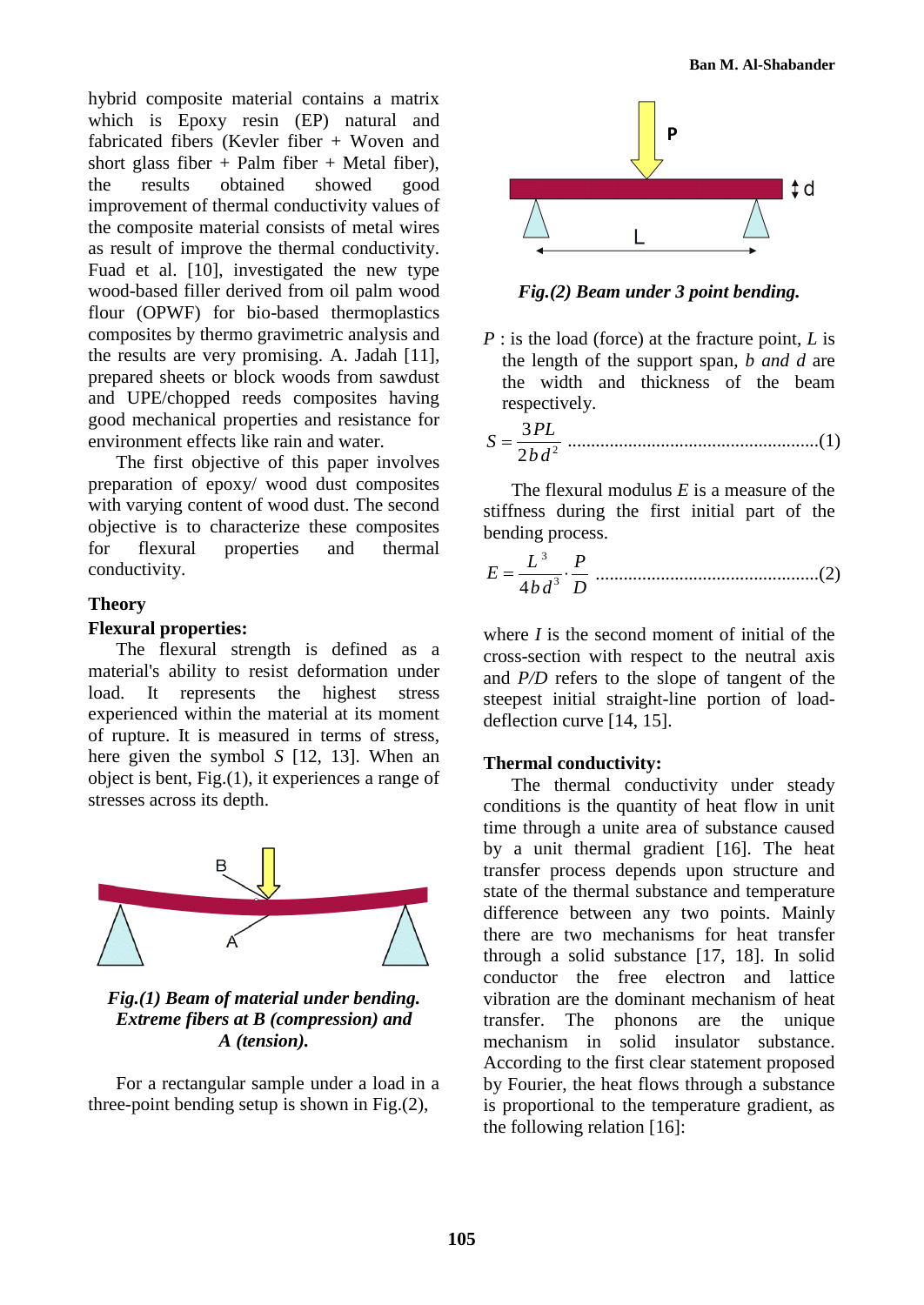$$
J = -k \frac{dT}{dx}
$$
.................(3)

where  $J$  is the flux of thermal energy transmitted across a unit area per unit time, *k* is thermal conductivity coefficient, and *dT/dx* is the temperature gradient. Thermal conduction is most conveniently described in terms of the scattering phonons, by others phonons, or by electrons or grain boundary or impurities.

# **Experimental:**

### **Material:**

The polymer used in this work is epoxy which is commercial adhesive grade at room temperature curable araldite Euxit50 resin K (Epoxy) supplied by the Egyptian swiss chemical industrials Co., with formulated amine hardener in ratio 3:1 for curing. The epoxy resin is a liquid with low viscosity and transparent in color, the specific gravity of it at 20 °C is 1.05  $g/cm<sup>3</sup>$ . The filler component was wood dust with apparent density  $0.55$  g/cm<sup>3</sup>.

## **Processing of composite:**

To prepare the composite samples, a mould of size  $150\times150\times4$  mm<sup>3</sup> was made from glass. Glass silicon was used for joining frames, then plastic sheet was placed in the bottom of the mould. The composites were prepared with hand lay-up technique. The epoxy/wood dust composites were prepared with 1, 3, 5, 7, and 10 wt. % filler content. Initially epoxy resin and hardener were mixed together based on the weight ratio (3:1) to form a matrix. Then some of the weighted filler were added to epoxy resin with continuous mixing. This process was continued until weighted materials were finished. The mixture was poured into the mould. Then it was covered by plastic sheet. The curing time was around 24 hr at room temperature 23°C. The composite was taken out of the mould in the form of a plate and was cut and machined to produce samples conforming to the ASTM standards (D-790) for bending test, each sample was in 60 mm support span, 25 mm width and 3mm thickness. The thermal conductivity test samples were cut in shape like disc with 85mm of diameter and 3-4mm of thickness. All these tests were carried out for pure epoxy and epoxy/wood dust composites.

#### **Three-point bending test**

Bending tests were carried out by using an Instron universal testing machine of (5kN) full scale load capacity, according to ASTM standard (D-790) [19]. The load was applied on the specimen at the middle of support span, the test was with cross head speed of 1mm/min for bending test, the flexural stress can be determined using equation 1 to draw the flexural stress deflection curve and, also it was possible to determine the Young's modulus for different composites using equation 2.

#### **Thermal test:**

The thermal conductivity measured in this work using Lee's disc apparatus [20]. Fig.(3) shows the arrangement of this apparatus. This apparatus is working under the principle that when heat is transferred by conduction through unit cross-sectional area of material then a temperature gradient is generated perpendicular to the area which will results in a steady state after some time. At steady state heat conducted through the sample (epoxy/wood dust composite) is equal to the heat radiated from the Lee's disc.





The thermal conductivity of the sample (*k*) can be calculated using the relation,

$$
k = \frac{H x}{A (T_2 - T_1)}
$$
.................(4)

Where (H) is the rate of heat transfer by conduction*, A* is the cross sectional area and  $T_2 - T_1$  is the temperature difference across the sample of thickness *x*.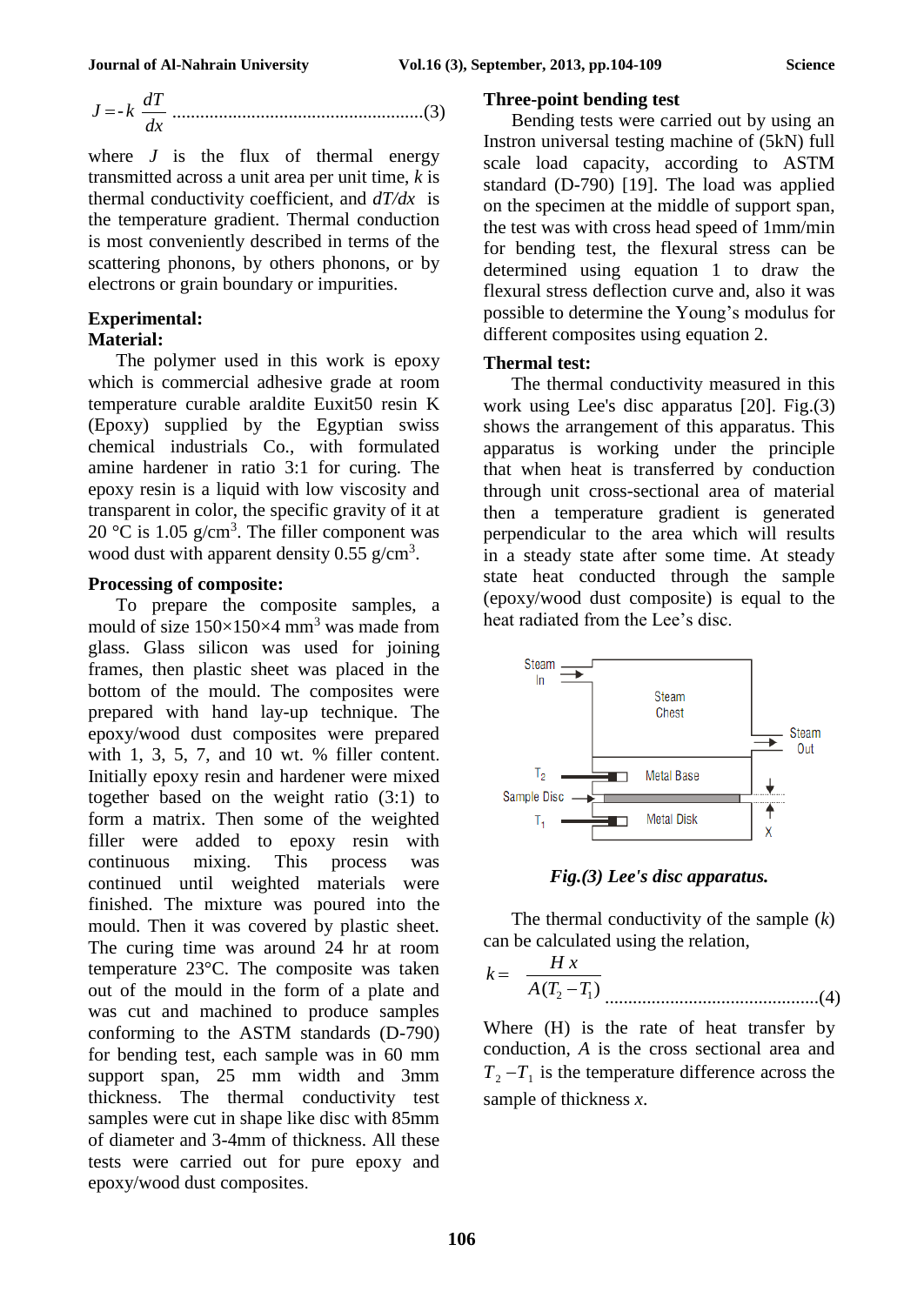# **Result and Dissection Flexural stress of epoxy:**

According to the results, Fig.(4) shows the flexural stress vs. deflection curve for epoxy resin, the curve almost consist of two regions, linear (elastic) and nonlinear (plastic) regions. The linear region of the curve, shows that the applied stress on the specimen is distributed on the backbone of the polymer, because of the epoxy has cross-linking between the backbone chain restricts the movement of these chains under bending stresses. On the nonlinear region the specimen is deformed, this can be explained because of the concentration of the stresses at the lower region of the specimen (the convex side) where the specimen is extended, the stress will be constricted at the ends of crazes, which is grown to form the micro cracks, these micro cracks will be accumulated together to form the main crack, which pass through the specimen until the fracture occurs, this results agree with other previous researchers [22, 23].



#### **Flexural stress of composites:**

The addition of wood dust particles to epoxy resin acts to decrease the flexural strength of composites as shown in Fig.(5).



*Fig.(5) Flexural stress-deflection curve for EP/WD composite.*

The obtained results may be attributed to the poor adhesion at the filler/ matrix interface. In addition, the interface between particle and matrix is stressed, so many micro cracks will increase, so that the crack will spread and fracture occur. Accordingly, the additions of wood dust to the polymer matrix lead to decrease in stress similar result have been reported by other workers [22]. At low concentrations of wood dust the Young's modulus of epoxy filled with wood dust composite was gradually increased with increasing wood dust content as shown in Table (1).

*Table (1) Flexure stress, Young's Modulus for bending test for EP/WD composite.*

| Wt $%$ | $S_{max}(MPa)$ | E(GPa) |
|--------|----------------|--------|
|        | 60             | 1.362  |
| 1      | 60             | 2.035  |
| 3      | 56             | 2.133  |
| 5      | 50.8           | 2.265  |
|        | 49             | 1.870  |
| 10     | 50             | 1.824  |

At concentrations of 7 wt% and 10 wt% wood dust, the Young's modules are decreased with increasing wood dust content, this is due to the random orientation of the particle, and low adhesion between matrix and wood dust particles, which makes degrades their mechanical properties, These observations are in very good agreement with the [24].

#### **Thermal Conductivity :**

The thermal conductivity results are graphically plotted in Fig.(6).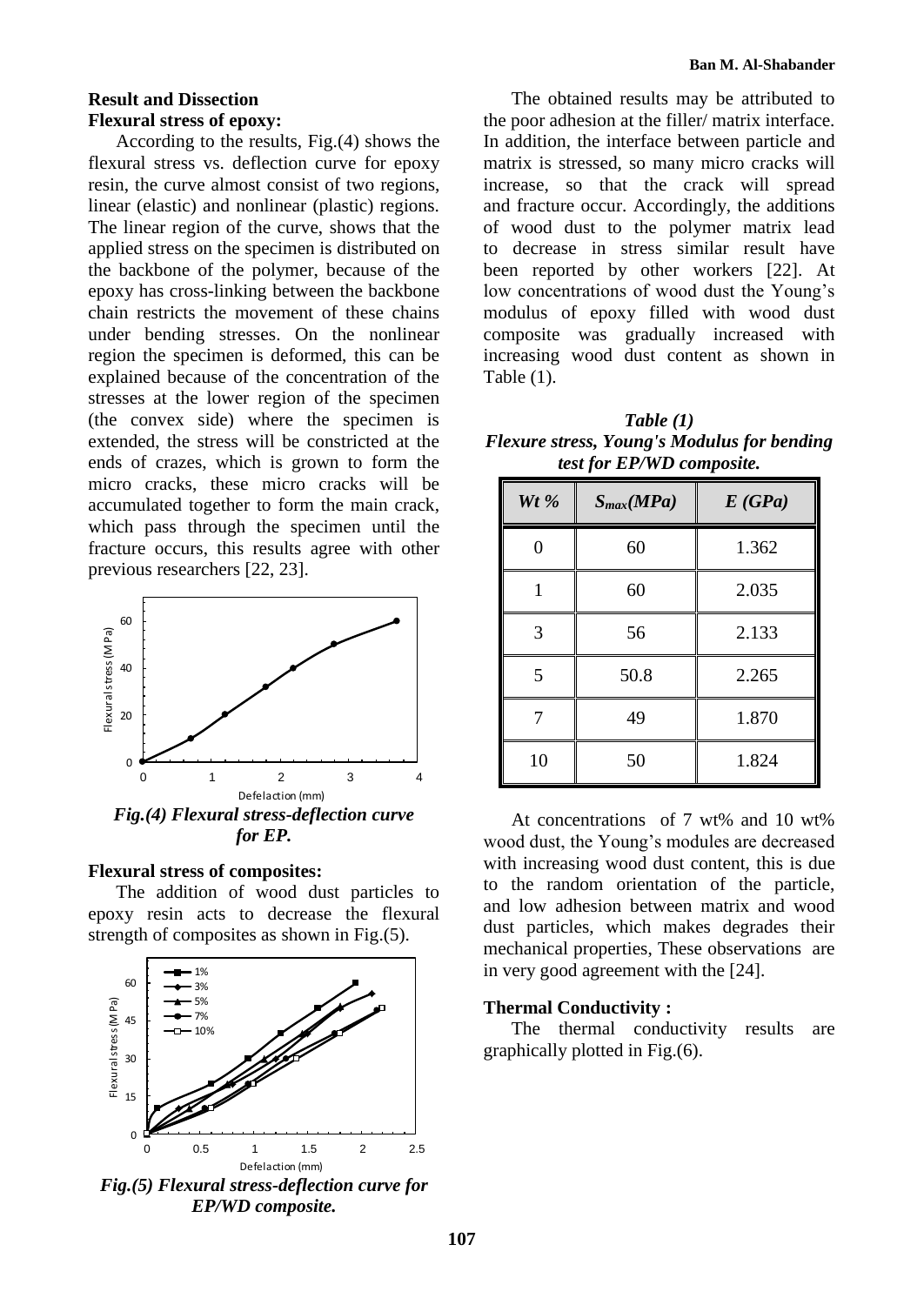

 $\Omega$ 0.05 0.1 0.15 0.2 0.25 0.3 0 2 4 6 8 10 12  $k(W/m)$ oK) Wt %

*Fig.(6) Thermal conductivity of EP/WD composites.*

Inspection of this curves reveals that the thermal conductivity of epoxy resin decreased after mixing with wood dust this decreasing attributed to, air voids created during preparation of composite, and the thermal conductivity of wood dust is less than thermal conductivity of epoxy resin therefore increasing the percentage of wood dust decreasing the thermal conductivity. The shape of wood dust is assumed to be spherical, while in actual practice they are irregular shaped. Although the distribution of wood dust in the matrix body is assumed to be in an arranged manner, it is actually dispersed in the resin almost randomly. The incorporation of wood dust results in reduction of thermal conductivity of the composite. The addition of 10%wt of wood dust reduces the thermal conductivity by about 67.1% in compared with the neat epoxy, as indicated by other workers [6].

#### **Conclusions**

This experimental investigation on flexural properties and thermal conductivity of wood dust filled epoxy composites has led to the following conclusions :

- a. The addition of wood dust filler decreases the flexural strength for epoxy/wood dust composite with the increase of the filler weight percentage.
- b. Incorporation of wood dust results in reduction of thermal conductivity of epoxy resin.
- [2] Kim C.H. and Shin J. S., "Dialectic Relaxation of Siloxane Epoxy Copolymers" Bull. Koreon Chem. Soc. Vol. 23, No.3, 413-417, 2002.
- [3] Zhikai Z., Sixun Z., Jinyu H., Xingguo C., Qipeng G., and Jun W. "Phase Behavior and Mechanical Properties of Epoxy Resin Containing Phenolphthalein Polyether ether Ketone" J. of Polymer, Vol. 39, No. 5, 1075-1080, 1997.
- [4] Sastra H.Y., Siregar J. P., Sapuan S. M., Leman Z., and Hamdan M. M. "Flexural Properties of Arengo Pinnata Fiber Reinforced Epoxy Composites" Am. J. Applied sci.,(sp.Issue), 21-24, 2005.
- [5] Herrar-Franco P. A., Gonzalez V., and Cervantes-uc M. "Development and Characterization of HDPE-Sand-Natural Fiber Composites" Composites part B:Enginerring ,Vol. 28B, 331-343, 1997.
- [6] Nayak R., Dora T., and Satapathy A., "A Computational and Experimental Investigation on Thermal Conductivity of Particle Reinforced Epoxy Composites" J. Comput. Mater.Sci.Vol.48, 576-581, 2010.
- [7] Sapuah S. M., Harimi M. and Maleque M. A. "Mechanical Properties of poxy/Coconut Shell Filler Particle Composites" Arab. J. Sci. Eng. Vol 27, No. 2B, 171-181, 2003.
- [8] Abdul Razak A. A., Salah N J., Kazem W. A. "Electrical and Thermal Properties of Epoxy Resin Filled With Carbon Black" Eng. & Tech. J. Vol. 27, No, 11, 2009.
- [9] Dyaa B. M., Hathal A. H. "Study of Temperature and Ultraviolet Radiation Effect on the Values of Thermal Conductivity of Hybrid Composite material" Eng. & Tech. J. Vol 27, No. 9, 302-309, 2009.
- [10] Fuad M. Y., Rahmed S. and Azlan M. R. "Filler Content Determination of Bio-Based Thermoplastics Composites by Thermogravimetric Analysis" Proceeding of the Fourth International Conference on Advance in Materials and Processing